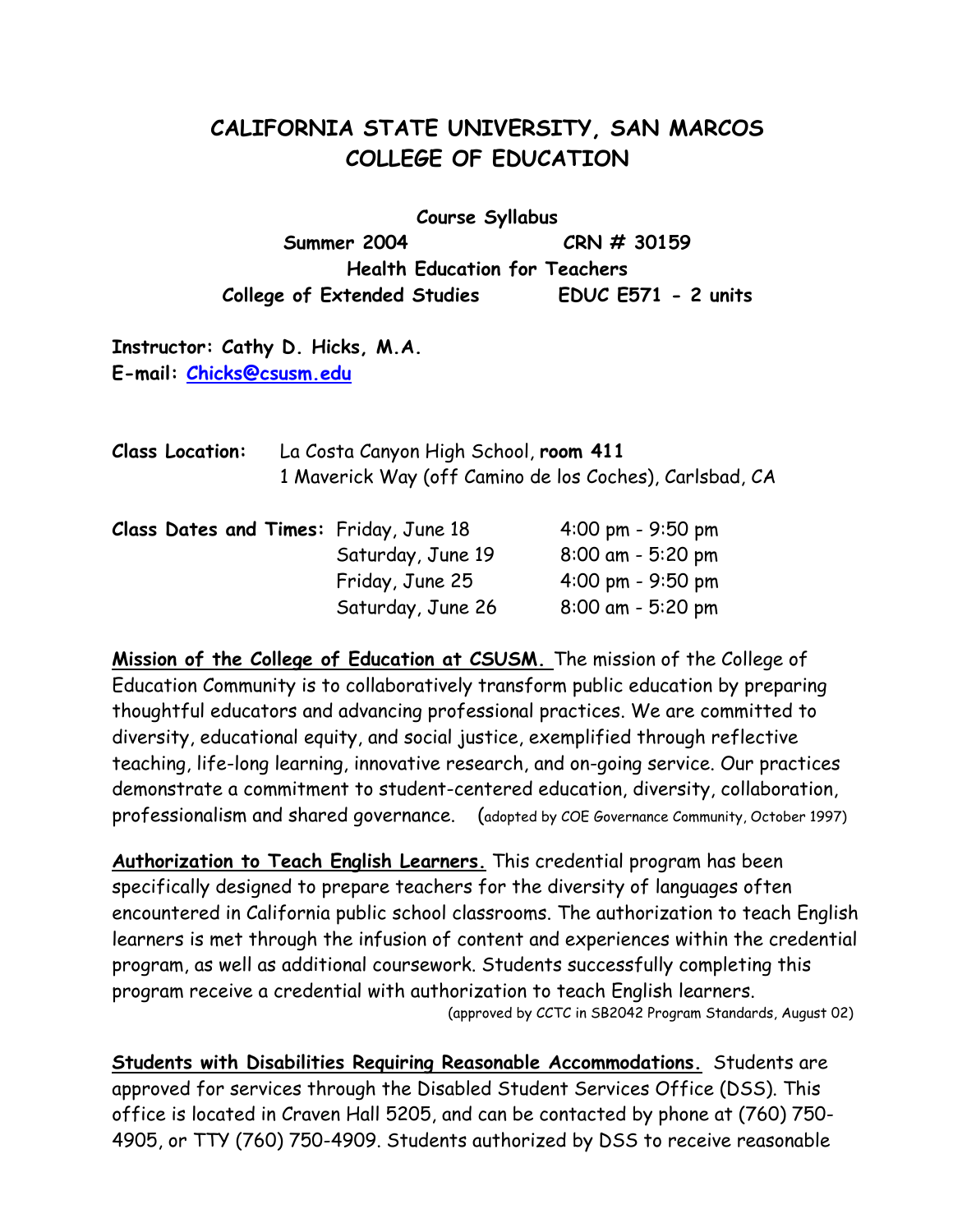accommodations should meet with their instructor during office hours or, in order to ensure confidentiality, in a more private setting.

#### **Course Description:**

This course is designed to raise teacher awareness and examine the current health issues confronting today's educators. It provides an overview of issues in Health Education as described in the Health Education Framework for California and is designed to satisfy the Commission on Teacher Credentialing requirement for health education. The course will introduce educators to resource links within the community as well as within the public school system. Participants will reflect on the ways that this information connects to their practice as it applies to their own classrooms and schools. Topics will include: alcohol, tobacco, and other drugs, chemical dependency, nutrition, fitness, HIV/AIDS, conflict resolution/mental health and maintaining a healthy school environment.

### **Materials:**

- The instructor will provide reading materials as well as directions for accessing additional resource information. There will not be a required text.
- Students must complete an American Red Cross (Community CPR or Community CPR & Basic Life Support) course or an American Heart Association (Heartsavers CPR or Level C CPR course), since the Education Code requires that the class in Health Education include CPR. This course will be scheduled during class time on June 19. for your convenience. There is an additional fee of \$22, payable in cash or check on June 19, for certification. If you do not complete the CPR course with this class, you are responsible for showing the instructor a valid CPR card that will not expire before May 2005, for one of the courses listed above.

## **Course Objectives:**

The goal of this course is to enhance the student's ability to recognize child health concerns and become capable of implementing health instruction in the public schools. Upon completion of this course the student will:

- Increase knowledge, skills, and access to resource links necessary to address the health concerns of their own students.
- Raise awareness and improve understanding and skills necessary to positively impact student well being.
- Discuss current health issues, share concerns, and participate in collaborative problem solving.
- Identify major causes of death and illness
- Discuss how culture, heritage, race, gender, and heredity influence health behaviors.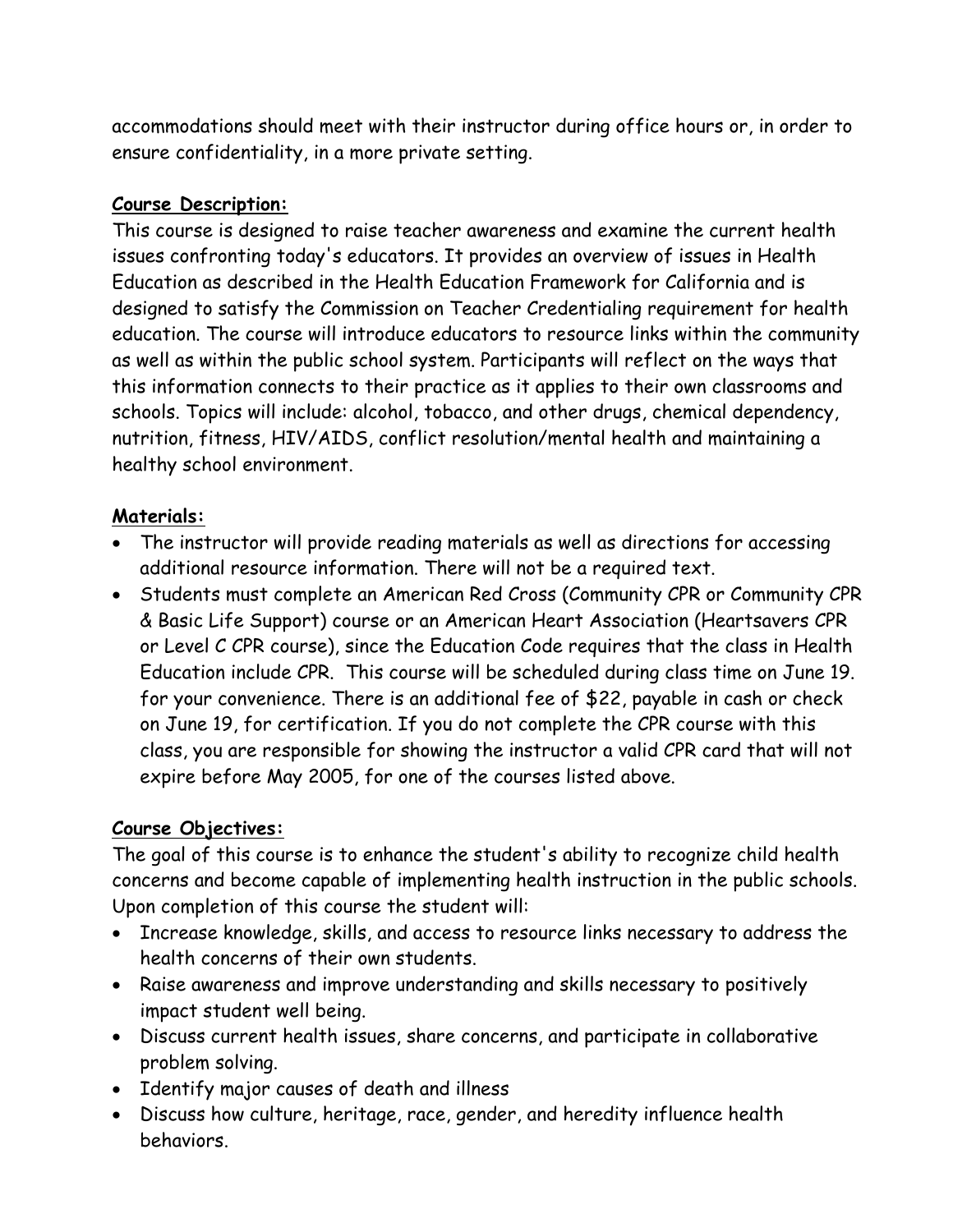- Demonstrate instructional strategies that foster wellness.
- Describe the opportunities for correlating/integrating health instruction with other subjects.
- Identify the role of official and voluntary health agencies in promoting school health program.
- Increase awareness of opportunities and ideas for implementing the California Health Framework.

## **Student Responsibilities:**

- Attend and participate in all class activities.
- Class will begin promptly at the scheduled times. Absences and late arrivals will affect the final grade. This course only meets for a few concentrated days; attendance at each session is critical to success in the course.
- All assignments should be typed and reflective of graduate level work.
- Keep a copy of all your written assignments.
- **No late work will be accepted without prior approval**. If an emergency occurs, phone the Extended Studies office immediately and email the instructor.
- If you find a good idea or resource, please share it.
- The university classroom is neither safe nor appropriate for young children. Please make child care arrangements accordingly.

## **Academic Dishonesty:**

If you employ dishonest tactics, including plagiarizing material, you will be subject to action, ranging from a reprimand to a grade of F. See the CSUSM University Catalog for more information.

## **Evaluation:**

This course is designed to encourage active participation by each student. The quality of your contributions will be evaluated. **Assignments are NOT accepted by fax or e-mail**. Note that the instructor adheres to the official University Drop Policy. The final grade is based on 100 points. The distribution of the 100 points is as follows:

| • Attendance, Preparation, and Participation (4 sessions $x$ 6 pts.) | 24 pts.  |
|----------------------------------------------------------------------|----------|
| • I.D. Card                                                          | 5 pts    |
| • Mini health lesson                                                 | 12 pts.  |
| • Internet Assignment                                                | 15 pts.  |
| • Resource Packet Project                                            | 16 pts.  |
| • Journal (5 topics $\times$ 3 pts.)                                 | 15 pts.  |
| • CPR Certification                                                  | 13 pts.  |
|                                                                      | 100 pts. |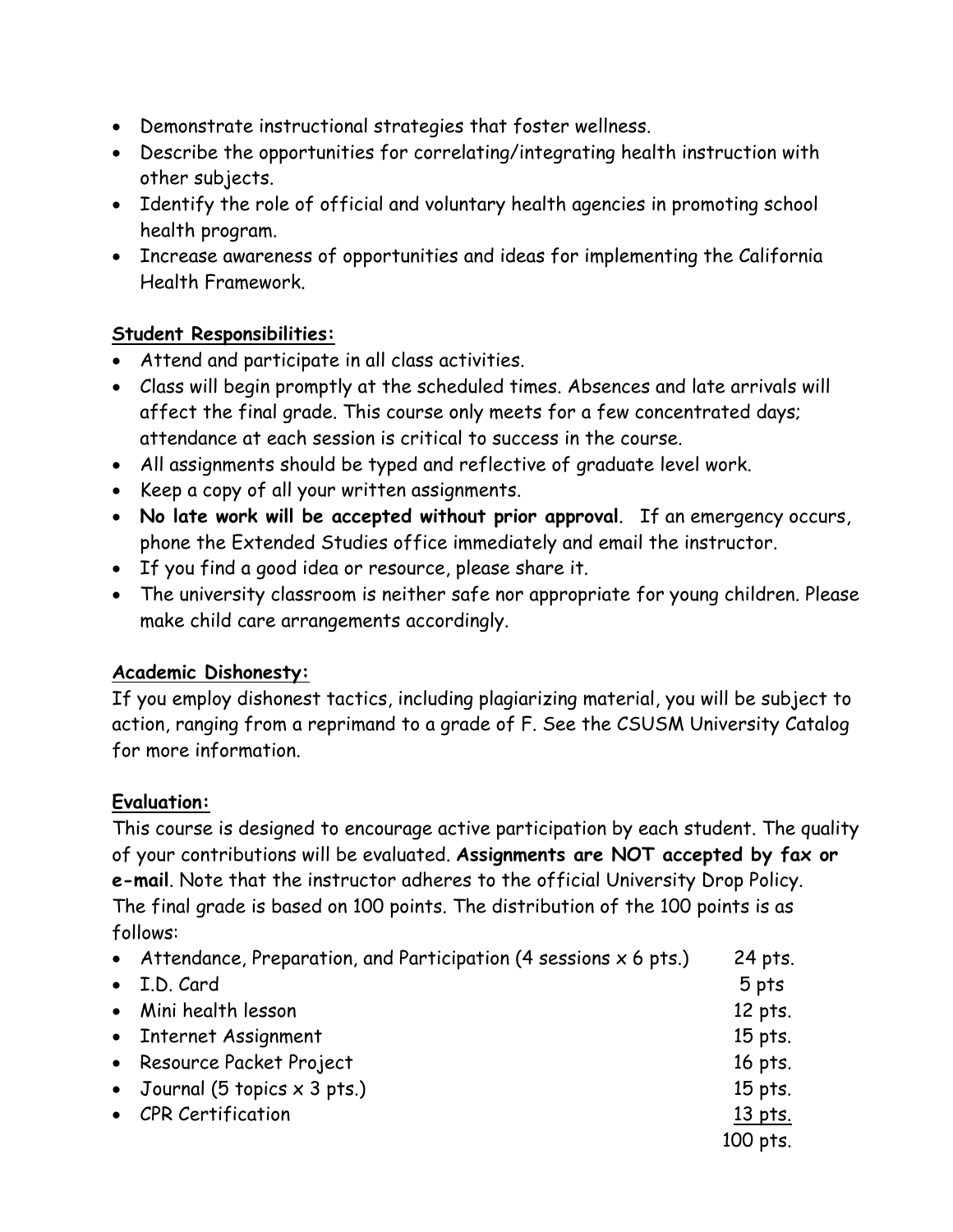#### **Grading Scale:**

| $\boldsymbol{A}$ | 100-94 pts. | C+            | 80-78 pts.    |
|------------------|-------------|---------------|---------------|
| $A -$            | 93-91 pts.  | $\mathcal{C}$ | 77-75 pts.    |
| B+               | 90-88 pts.  | $C-$          | 74-72 pts.    |
| B                | 87-84 pts.  | N/P           | below 71 pts. |
| B-               | 83-81 pts.  |               |               |

Assignment A: I.D. Card: Submit June 19 5 pts. Use any color 3" x 5" card and paste a current photo of yourself in the upper lefthand corner. (This can even be a copy of your Driver's license picture). On the right side of the card, type or print: your name, your e-mail address and home phone , your school district and the grade level in which you work (if applicable), anything unique or interesting about yourself, what specifically you would like to learn in this class.

**Evaluation Criteria:** Completeness and neatness of required information

Assignment B: Mini Health Lesson **Submit June 25** 12 pts. Create an original (or almost original) mini health lesson (15 minutes or less) appropriate for teachers and or students of the age/grade level at which you teach. **You may not use any copyrighted materials.** The activity must fit on a white 8 1/2" x 11" page(s) and must include attractive and professional graphics. This mini lesson must be a health related learning activity with educational value. In the lower right hand corner of the page list your name, date, CSUSM, and EDUC E571. Your mini lesson may be used as a future example. Paper clip a cover page to the worksheet and provide the following: a) your name, date, course name and number, and instructor's name, b) suggested age/grade target group, c) the specific skill/behavior from the California Framework to which it is linked, d) if not 100% original, cite the source used, e) directions (if any) for use, and f) the answers if your mini lesson is a worksheet. Be prepared to explain and possibly demonstrate your lesson to the class. Submit 1 copy to the instructor (one copy with the answers if it is a worksheet, in the appropriate places). Duplicate **one copy** of your mini lesson for every person in the class and provide the answers or key.

| Evaluation Criteria: Creativity/Originality | $2$ pts. |
|---------------------------------------------|----------|
| Framework/Specific Skill/Behavior           | $3$ pts. |
| Appropriate to Age/Grade listed             | $2$ pts. |
| Visual Appeal                               | $2$ pts. |
| Explanation/Demonstration/Ease of Use       | $2$ pts. |
| <b>Quality of Duplication</b>               | 1 pt.    |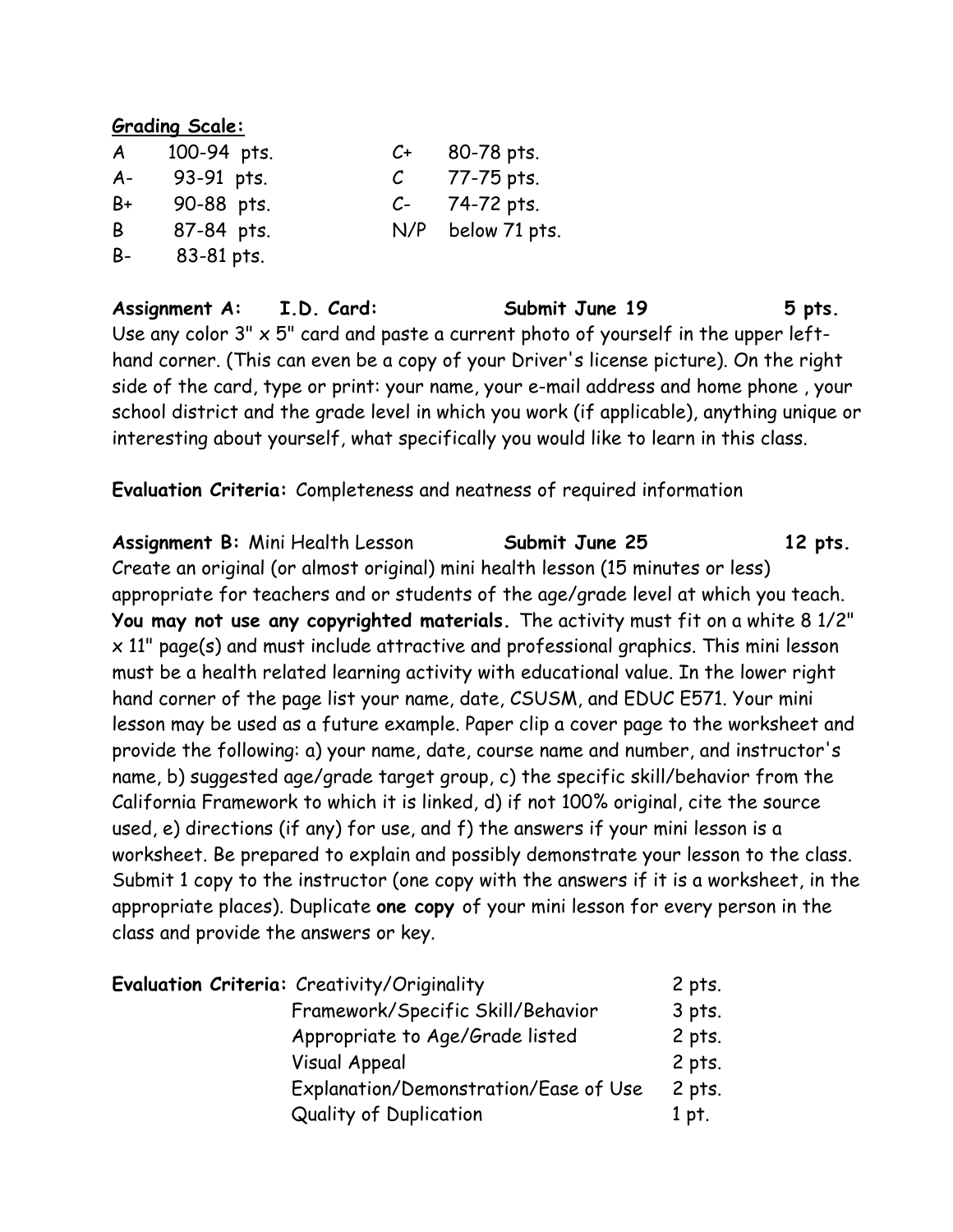**Assignment C:** Internet Resources **Submit June 26 15pts.**  During the June 19 class we will be in a computer lab with Internet access (or you can do this ahead of time if you have access through your own computer). Explore at least **3** Health-related Internet web sites, which provide either a lesson for the classroom teacher or health information that could be accessed to create lesson plans. You can refer to the web site www.cashe.org for assistance.

Write a one to two page summary of each web site and include the following information: a) address of the web site, b) its affiliation (government, commercial, educational, etc.), c) what type of health information this site provides, d) how you determined that the information was valid, e) what other health related links you can reach through this site, and e) how could this information be used in your classroom. Submit 1 copy of each summary to the instructor.

| <b>Evaluation Criteria:</b> | Quality of Information        | $5$ pts. |
|-----------------------------|-------------------------------|----------|
|                             | Age/Grade Appropriateness     | $2$ pts. |
|                             | Visual Appeal                 | $2$ pts. |
|                             | <b>Quality of Duplication</b> | $2$ pts. |
|                             | Ease of Use                   | $2$ pts. |
|                             | Application to Classroom      | $2$ pts. |

**Assignment D: Resource Packet Project Submit June 26 16 pts.**  You are to develop a health education resource packet for a subject and age/grade level that will be assigned to you. The format and packaging is up to you. Each resource packet will contain the following sections: a) Title (grade level, name of content, date, course name and number, and instructor's name, etc.), b) a letter that you develop written to parents about the instructional unit, including suggestions of activities they can do at home to support and reinforce what is being taught at school, c) a list of resources for teachers which, at a minimum, includes the following:

- 3 health web sites, including a brief description of the types of information the web site provides that would be useful to the **teacher** preparing the lessons. Download and print the home page (and any others you feel are important to preparing lessons) for each web site.
- 3 local community agencies/organizations, including a brief description of each, the address, phone number, a web address (if available), and a piece of literature from each organization or agency (i.e. pamphlet about services provided).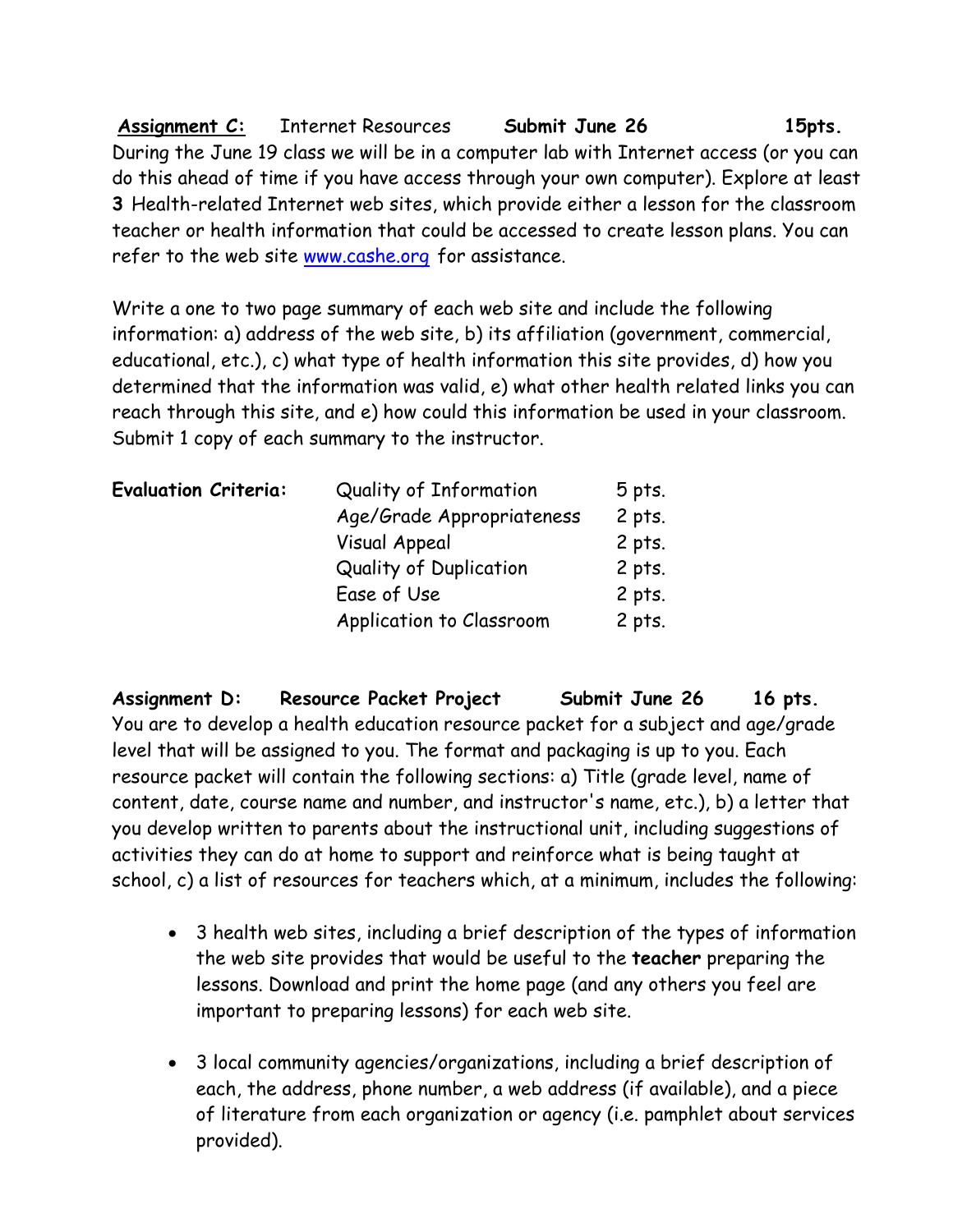- 3 books related to health, including a brief description of the contents of each and how it could be used in a lesson, the title, author, publisher, publication date, ISBN number, sources for purchase, and approximate price of the book.
- 1 video related to health, including a brief description of the contents and how it could be used in a lesson, the title, producer (maker), production date, source for purchase, and approximate price of video (if possible).

On the due date, submit **1** copy to the instructor and **1** copy duplicated for every person in the class who has requested a copy (see instructor).

| <b>Evaluation Criteria:</b> | Title Page                     | $1$ pt.  |
|-----------------------------|--------------------------------|----------|
|                             | Parent Letter                  | $3$ pts. |
|                             | 3 Health Web sites             | $2$ pts. |
|                             | 3 Agencies/Organizations       | 3pts.    |
|                             | 3 Health Books                 | 2 pts.   |
|                             | 1 Health Video                 | 1 pt.    |
|                             | Appropriate to Age/Grade level | $2$ pts. |
|                             | Application to Classroom       | $2$ pts. |

## Assignment E: **Journals** Submit June 26 15 pts.

Participants will keep a journal throughout the course. Entries will be related to the topics presented. Though many more than 5 topics will be discussed, only 5 need to be turned in. Choose 5 to respond to and submit 1 copy of each journal to the instructor. The following format will be used:

- Topic
- 3 of the main points presented
- Personal reaction to the topic
- Description of how the issue impacts schools
- How the topic might be related to classroom/professional experience

| <b>Evaluation Criteria:</b> | 3 main points presented    | 3 pts.   |
|-----------------------------|----------------------------|----------|
|                             | Classroom application      | $5$ pts. |
|                             | How issue impacts schools  | $5$ pts. |
|                             | Personal Reaction included | 2 pts.   |